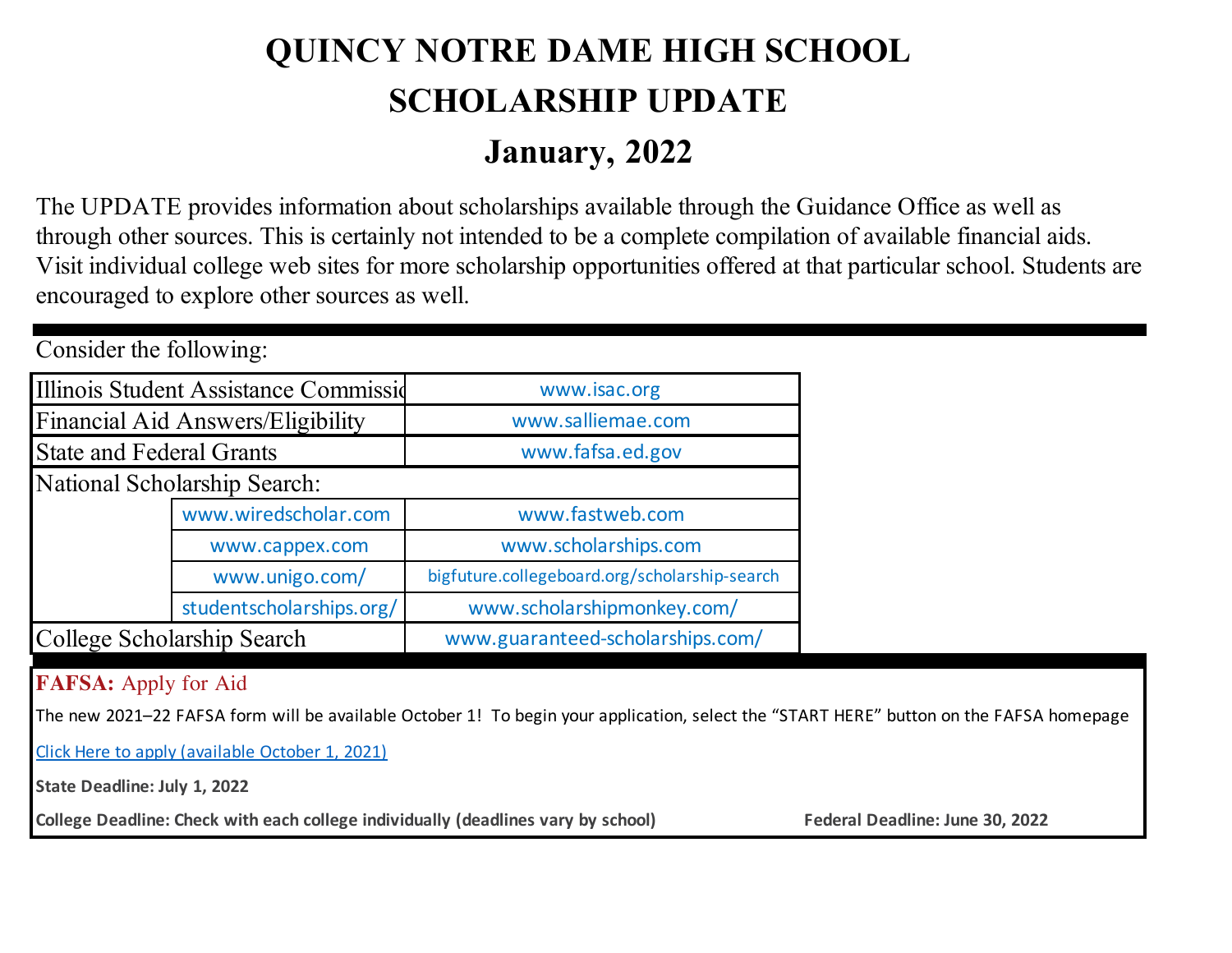|     | <b>REF # DEADLINE</b>               | <b>SCHOLARSHIP</b>                                                                                              | <b>QUALIFICATIONS</b>                                                                                                                                                                                                                                                                      | <b>SCHOLARSHIP (Web Site/E-Mail)</b>                                                                                                           |
|-----|-------------------------------------|-----------------------------------------------------------------------------------------------------------------|--------------------------------------------------------------------------------------------------------------------------------------------------------------------------------------------------------------------------------------------------------------------------------------------|------------------------------------------------------------------------------------------------------------------------------------------------|
| 25  | <b>Multiple Due</b><br><b>Dates</b> | <b>Discover Business Scholarships</b>                                                                           | Website contains multiple scholarships with multiple due<br>dates. If you are interested in pursuing a degree in the<br>business field, feel free to check out these scholarship options.                                                                                                  | <b>Apply online:</b><br>https://www.discoverbusiness.us/resources/business-<br>degree-scholarships/                                            |
| 260 | 1/31/22                             | <b>Helena Acre HomeGrown</b><br>Scholarship<br>$(65 - $1000 Scholarships)$                                      | 2022 Graduate pursing a 2 or 4 year degree in an<br><b>Agriculture and/or Science Major</b>                                                                                                                                                                                                | Apply on-line:<br>www.helenahomegrown.com                                                                                                      |
| 280 | 3/1/22                              | <b>Independent Order of</b><br><b>Oddfellows &amp; Rebekahs of IL</b>                                           | Resident of IL. And U.S. Citizen                                                                                                                                                                                                                                                           | See Mr. Sheffield for more information and an<br>application or<br>http:www.ioof-il.org                                                        |
| 285 | 3/1/22                              | <b>Altrusa International of Quincy</b><br>Patricia & Leonard Kramer<br><b>Memorial</b><br>(\$1,000 Scholarship) | Adams County HS Senior / Active in Community Service /<br>Minimum GPA 2.8 / 2 letters of reference, official transcript,<br>short essay about service involvement, and application                                                                                                         | See Mr. Sheffield for more information and an<br>application                                                                                   |
| 300 | 3/2/22                              | <b>CBAI Foundation for Community</b><br>Banking. (\$1000/year for 4 years)                                      | <b>Essay/ Writing Contest</b>                                                                                                                                                                                                                                                              | Obtain an application from the Guidance Department                                                                                             |
| 320 | 3/4/22                              | <b>Baxter Memorial Scholarship</b><br>(4 - \$1,000 Scholarships)                                                | High School senior from 6 county area including Adams /<br>Planning to attend an engineering or technical program at a 4<br>year college/university                                                                                                                                        | See Mr. Sheffield for more information and an<br>application or apply online<br>https://ilengineeringinitiative.org/scholarships/              |
| 325 | 3/5/21                              | <b>Illinois Chemical Education</b><br><b>Foundation Ecolab Scholarship</b><br>(\$2000 Scholarship)              | Illinois Resident / Attend a 2 or 4 year college & major in<br>one of the following: Chemistry, Chemical or<br>Environmental Engineering, or HS Chemistry Teacher<br>1 Page Essay - "How did you become interested in your<br>chosen college major and where do you hope it takes<br>you?" | See Mr. Sheffield for more information and an<br>application                                                                                   |
| 350 | 3/15/22                             | <b>Quincy University Diocesan</b><br>Scholarship (\$500)                                                        | Belong to a parish in the Diocese of Springfield / Apply to<br>Quincy University and receive admission by March 15, 2022 /<br>Choose to enroll and submit a letter from a parish official<br>confirming membership by April 15, 2022                                                       | Apply online:<br>https://www.quincy.edu/admissions/financial-aid-and-<br>tuition/scholarships/service/                                         |
| 380 | 3/18/22                             | Dr. Michael K. Ouwenga<br>Scholarship<br>( \$5000)                                                              | HS SeniorFrom QND or QHS / Active in Community Service &<br>Extracurriculars/ Minimum GPA 3.5 / plan to Attend a 2 or 4<br>year school in Healthcare-related field / 500 Word Personal<br><b>Statement / Resume / Transcript</b>                                                           | See Mr. Sheffield for more information and an<br>application or apply online<br>https://quincymedgroup.com/foundation/ouwenga-<br>scholarship/ |